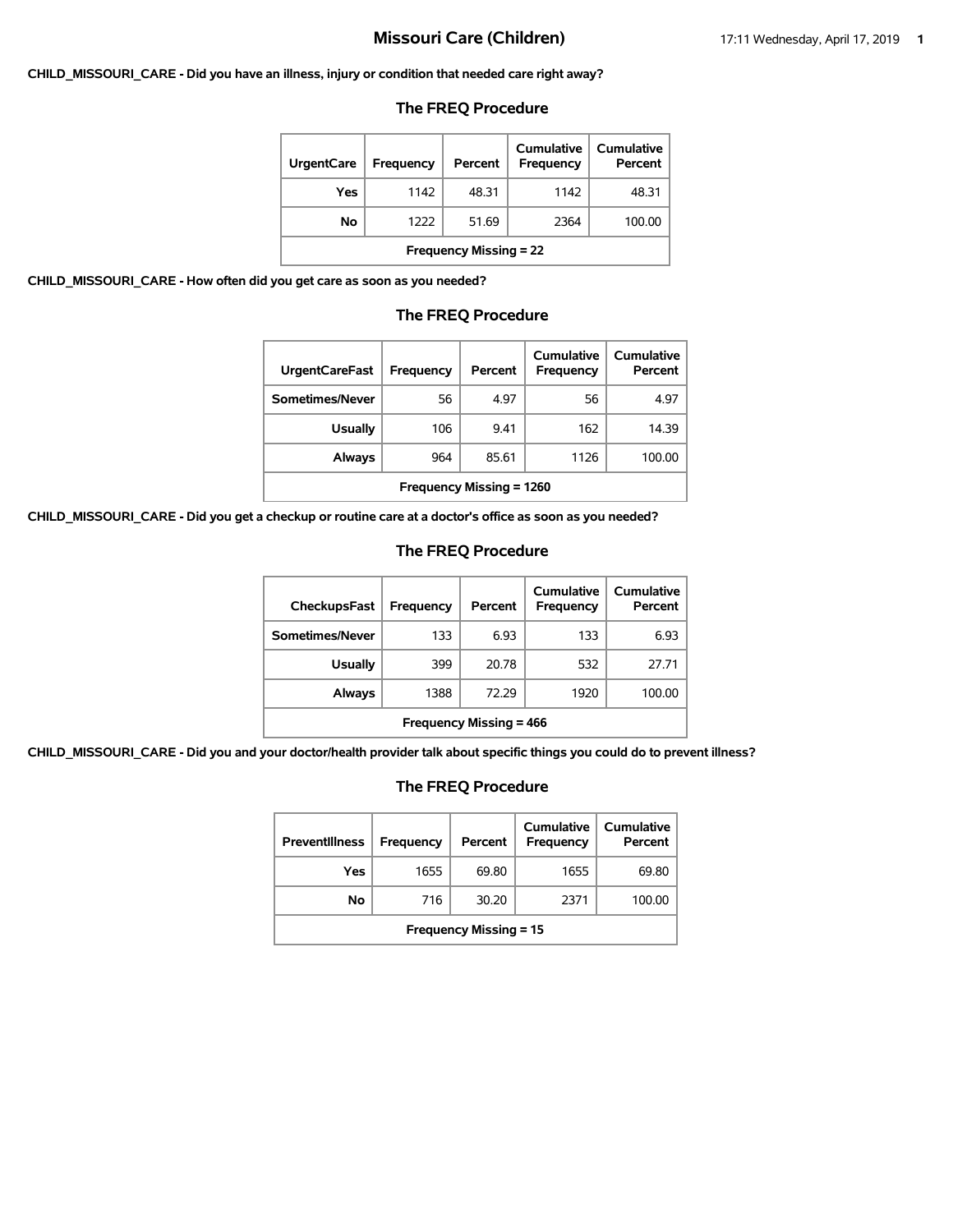#### **CHILD\_MISSOURI\_CARE - Did you and your doctor/health provider talk about starting or stopping a medication?**

### **The FREQ Procedure**

| <b>MedStartStop</b>           | Frequency | Percent | Cumulative<br><b>Frequency</b> | Cumulative<br>Percent |  |
|-------------------------------|-----------|---------|--------------------------------|-----------------------|--|
| Yes                           | 792       | 33.42   | 792                            | 33.42                 |  |
| No                            | 1578      | 66.58   | 2370                           | 100.00                |  |
| <b>Frequency Missing = 16</b> |           |         |                                |                       |  |

**CHILD\_MISSOURI\_CARE - Did you and your doctor/health provider talk about reasons you might want to take a medicine?**

### **The FREQ Procedure**

| <b>MedDiscuss</b>               | Frequency | Percent | Cumulative<br><b>Frequency</b> | Cumulative<br>Percent |  |
|---------------------------------|-----------|---------|--------------------------------|-----------------------|--|
| Yes                             | 750       | 95.18   | 750                            | 95.18                 |  |
| No                              | 38        | 4.82    | 788                            | 100.00                |  |
| <b>Frequency Missing = 1598</b> |           |         |                                |                       |  |

**CHILD\_MISSOURI\_CARE - Did you and your doctor/health provider talk about reasons you might want to stop taking a medication?**

### **The FREQ Procedure**

| <b>MedNoDiscuss</b>             | <b>Frequency</b> | Percent | Cumulative<br>Frequency | <b>Cumulative</b><br>Percent |
|---------------------------------|------------------|---------|-------------------------|------------------------------|
| Yes                             | 550              | 69.80   | 550                     | 69.80                        |
| No                              | 238              | 30.20   | 788                     | 100.00                       |
| <b>Frequency Missing = 1598</b> |                  |         |                         |                              |

**CHILD\_MISSOURI\_CARE - Did you and your doctor/health provider ask what you thought was best for you when discussing starting or stopping a medication?**

| MedBestAsk                      | Frequency | Percent | Cumulative<br>Frequency | Cumulative<br>Percent |  |
|---------------------------------|-----------|---------|-------------------------|-----------------------|--|
| Yes                             | 632       | 80.30   | 632                     | 80.30                 |  |
| No.                             | 155       | 19.70   | 787                     | 100.00                |  |
| <b>Frequency Missing = 1599</b> |           |         |                         |                       |  |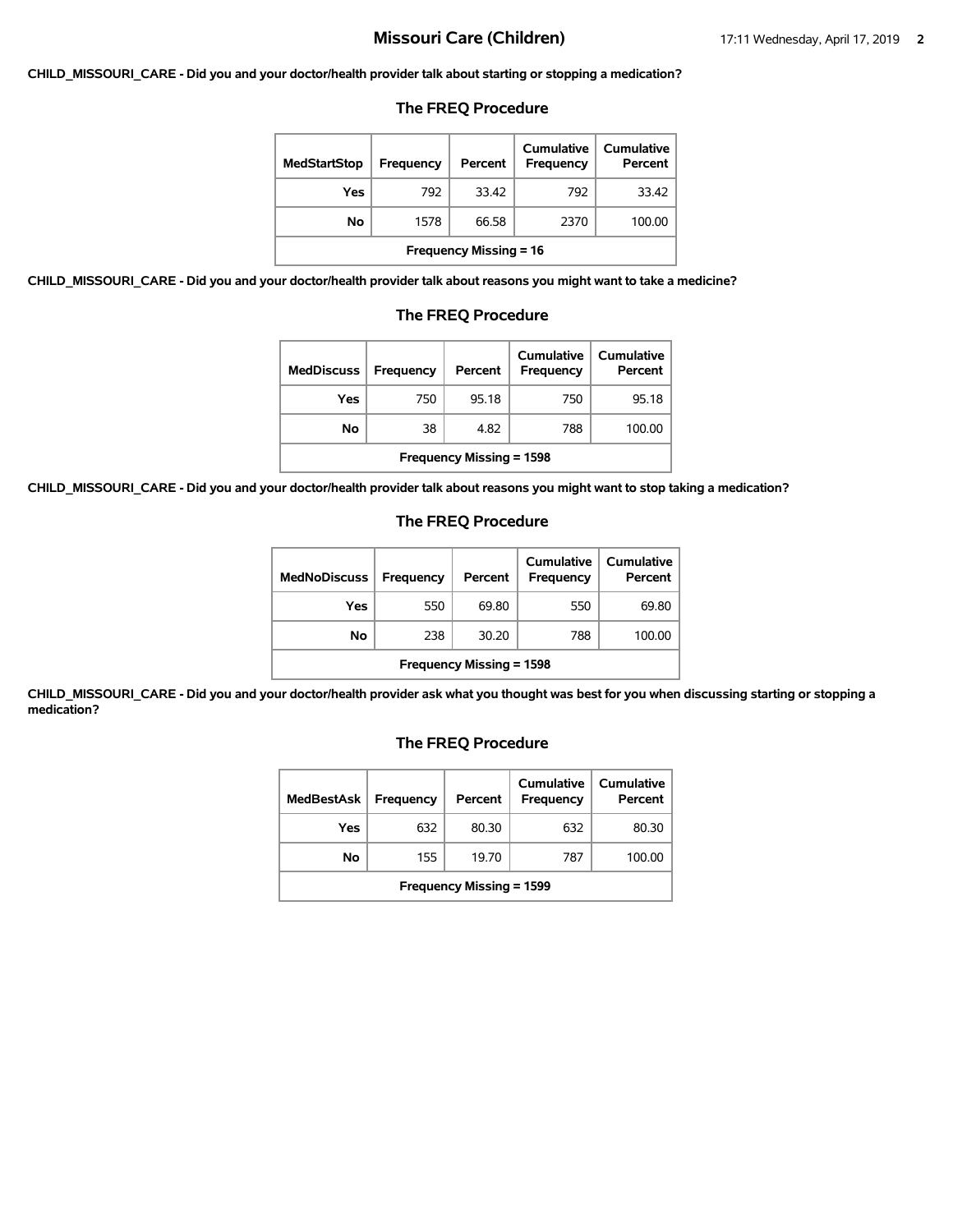#### **CHILD\_MISSOURI\_CARE - How would you rate your health care quality in the last six months?**

### **The FREQ Procedure**

| CareRate   | Frequency | Percent | <b>Cumulative</b><br><b>Frequency</b> | Cumulative<br>Percent |
|------------|-----------|---------|---------------------------------------|-----------------------|
| <b>Bad</b> | 153       | 6.41    | 153                                   | 6.41                  |
| Good       | 587       | 24.60   | 740                                   | 31.01                 |
| Great      | 1646      | 68.99   | 2386                                  | 100.00                |

**CHILD\_MISSOURI\_CARE - How often was it easy to get care, tests, or treatments you needed?**

#### **The FREQ Procedure**

| CareEasy                      | Frequency | Percent | Cumulative<br>Frequency | Cumulative<br>Percent |  |
|-------------------------------|-----------|---------|-------------------------|-----------------------|--|
| Sometimes/Never               | 173       | 7.32    | 173                     | 7.32                  |  |
| <b>Usually</b>                | 525       | 22.22   | 698                     | 29.54                 |  |
| Always                        | 1665      | 70.46   | 2363                    | 100.00                |  |
| <b>Frequency Missing = 23</b> |           |         |                         |                       |  |

**CHILD\_MISSOURI\_CARE - How often did your doctor explain things in a way that was easy to understand?**

### **The FREQ Procedure**

| <b>DrUnderstand</b>            | Frequency | Percent | Cumulative<br>Frequency | Cumulative<br>Percent |  |
|--------------------------------|-----------|---------|-------------------------|-----------------------|--|
| Sometimes/Never                | 52        | 2.63    | 52                      | 2.63                  |  |
| <b>Usually</b>                 | 229       | 11.60   | 281                     | 14.24                 |  |
| Always                         | 1693      | 85.76   | 1974                    | 100.00                |  |
| <b>Frequency Missing = 412</b> |           |         |                         |                       |  |

**CHILD\_MISSOURI\_CARE - How often did your personal doctor listen to you?**

# **The FREQ Procedure**

| <b>DrListen</b>                | Frequency | Percent | Cumulative<br><b>Frequency</b> | Cumulative<br>Percent |  |
|--------------------------------|-----------|---------|--------------------------------|-----------------------|--|
| Sometimes/Never                | 59        | 3.00    | 59                             | 3.00                  |  |
| <b>Usually</b>                 | 232       | 11.78   | 291                            | 14.78                 |  |
| <b>Always</b>                  | 1678      | 85.22   | 1969                           | 100.00                |  |
| <b>Frequency Missing = 417</b> |           |         |                                |                       |  |

**CHILD\_MISSOURI\_CARE - How often did your personal doctor show respect for what you had to say?**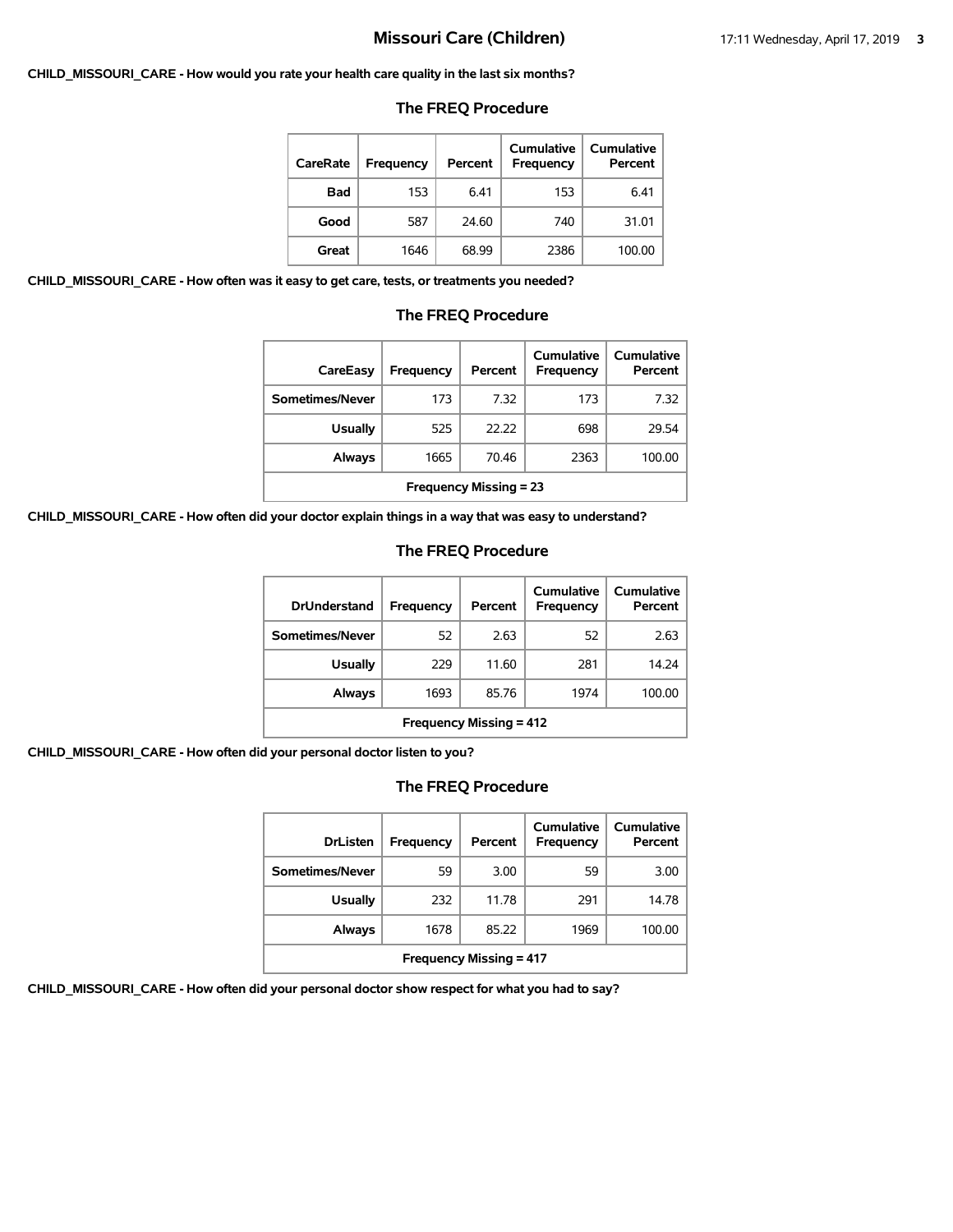| <b>DrRespect</b>               | Frequency | Percent | Cumulative<br>Frequency | <b>Cumulative</b><br>Percent |  |
|--------------------------------|-----------|---------|-------------------------|------------------------------|--|
| Sometimes/Never                | 54        | 2.75    | 54                      | 2.75                         |  |
| <b>Usually</b>                 | 191       | 9.71    | 245                     | 12.46                        |  |
| <b>Always</b>                  | 1722      | 87.54   | 1967                    | 100.00                       |  |
| <b>Frequency Missing = 419</b> |           |         |                         |                              |  |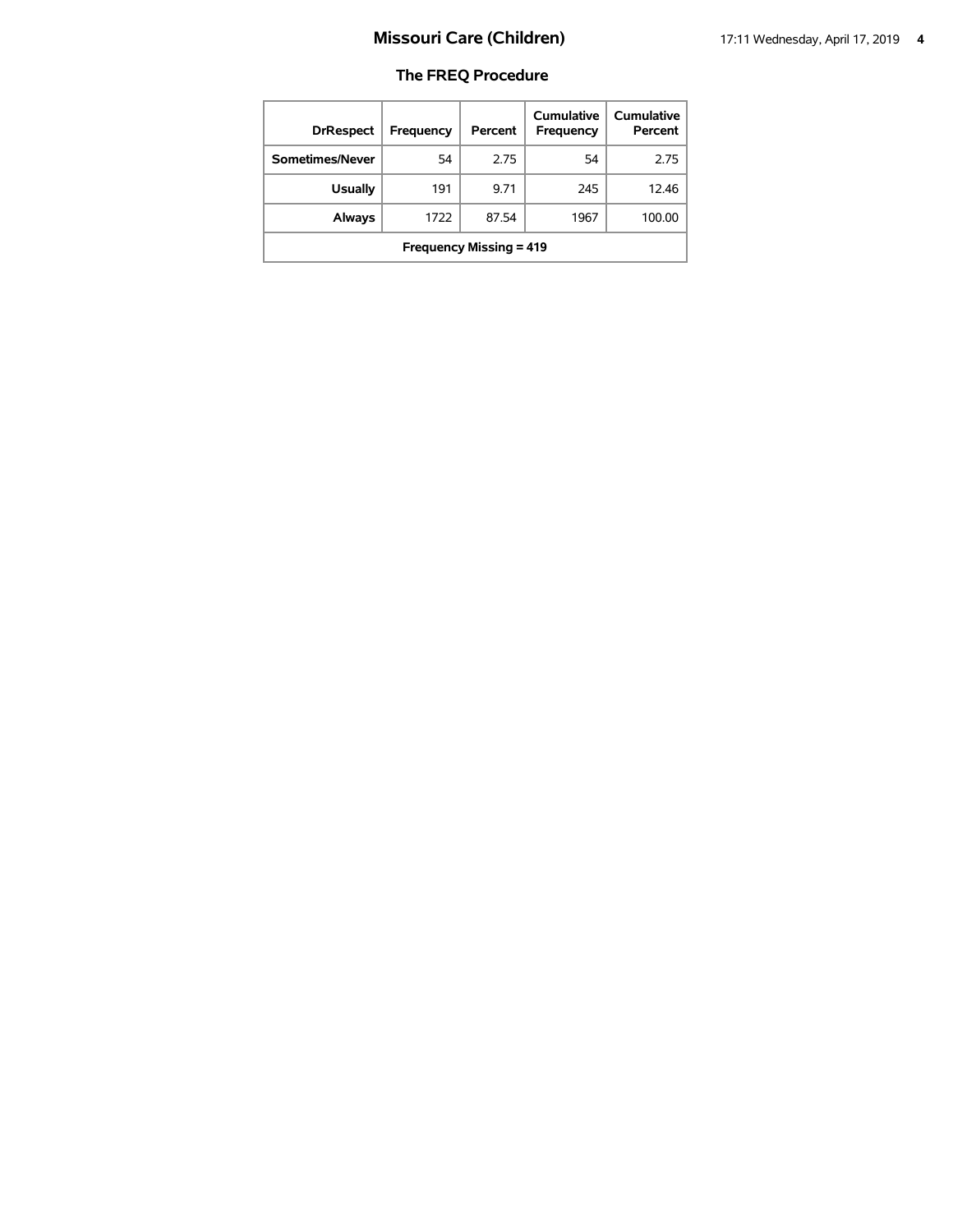#### **CHILD\_MISSOURI\_CARE - How often did your personal doctor spend enough time with you?**

| <b>DrTime</b>                  | Frequency | Percent | Cumulative<br>Frequency | Cumulative<br>Percent |  |
|--------------------------------|-----------|---------|-------------------------|-----------------------|--|
| Sometimes/Never                | 109       | 5.57    | 109                     | 5.57                  |  |
| <b>Usually</b>                 | 363       | 18.54   | 472                     | 24.11                 |  |
| Always                         | 1486      | 75.89   | 1958                    | 100.00                |  |
| <b>Frequency Missing = 428</b> |           |         |                         |                       |  |

#### **The FREQ Procedure**

**CHILD\_MISSOURI\_CARE - In the last six months, did you get care from another doctor or health provider other than your personal doctor?**

| <b>The FREQ Procedure</b>                                                                                  |     |       |     |       |  |  |
|------------------------------------------------------------------------------------------------------------|-----|-------|-----|-------|--|--|
| Cumulative<br>Cumulative<br><b>CareMulti</b><br><b>Frequency</b><br>Percent<br><b>Frequency</b><br>Percent |     |       |     |       |  |  |
| Yes                                                                                                        | 916 | 47.10 | 916 | 47.10 |  |  |
| No<br>1029<br>52.90<br>100.00<br>1945                                                                      |     |       |     |       |  |  |
| <b>Frequency Missing = 441</b>                                                                             |     |       |     |       |  |  |

**CHILD\_MISSOURI\_CARE - How often did your personal doctor seemed informed with care you received from other doctors or providers?**

### **The FREQ Procedure**

| <b>DrInformedMultiDr</b>        | Frequency | Percent | Cumulative<br>Frequency | Cumulative<br>Percent |  |
|---------------------------------|-----------|---------|-------------------------|-----------------------|--|
| Sometimes/Never                 | 119       | 13.34   | 119                     | 13.34                 |  |
| Usually                         | 232       | 26.01   | 351                     | 39.35                 |  |
| Always                          | 541       | 60.65   | 892                     | 100.00                |  |
| <b>Frequency Missing = 1494</b> |           |         |                         |                       |  |

**CHILD\_MISSOURI\_CARE - How would you rate your personal doctor?**

| <b>DrRate</b>                  | <b>Frequency</b> | Percent | Cumulative<br>Frequency | Cumulative<br>Percent |  |
|--------------------------------|------------------|---------|-------------------------|-----------------------|--|
| Bad                            | 89               | 4.15    | 89                      | 4.15                  |  |
| Good                           | 337              | 15.70   | 426                     | 19.85                 |  |
| Great                          | 1720             | 80.15   | 2146                    | 100.00                |  |
| <b>Frequency Missing = 240</b> |                  |         |                         |                       |  |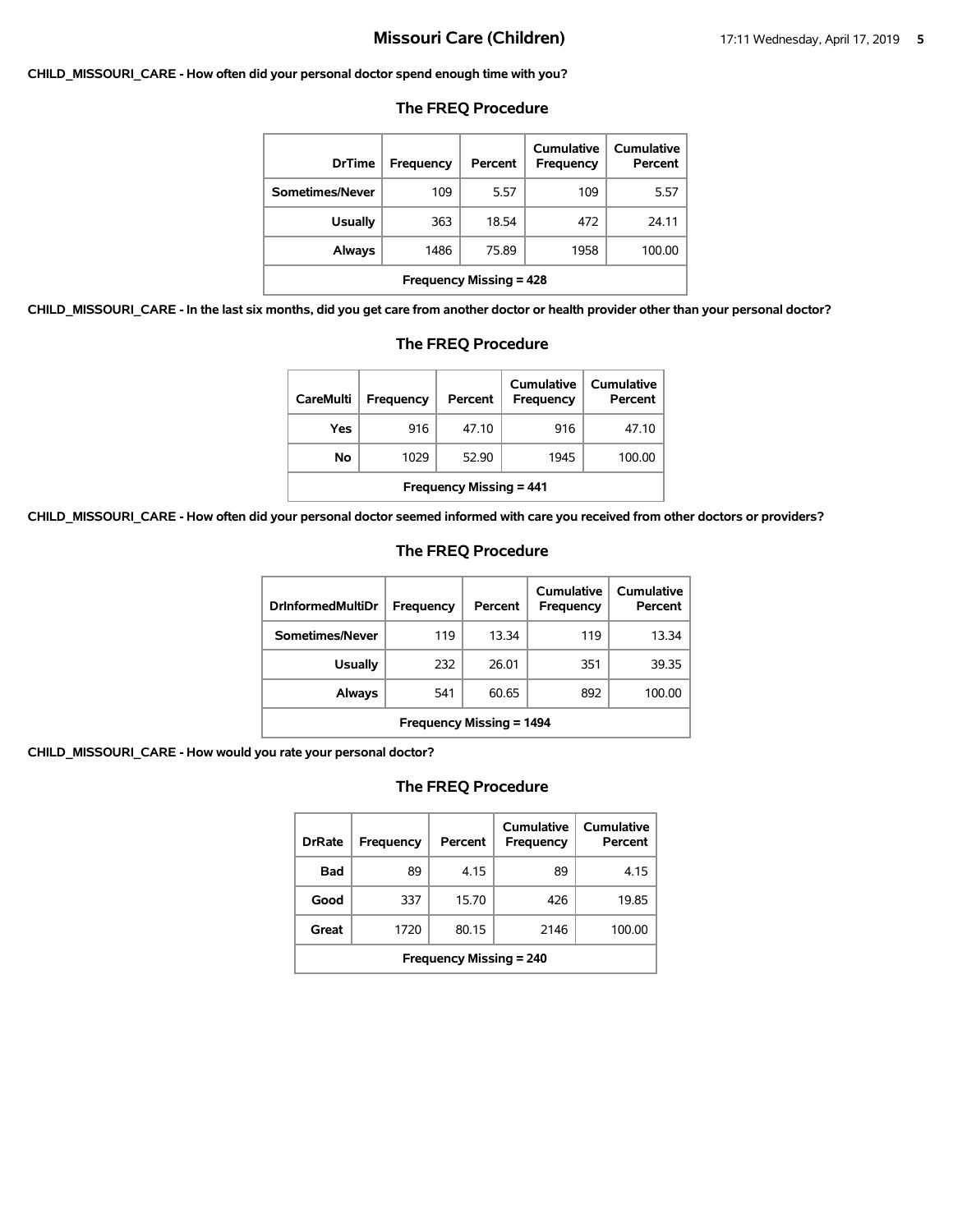#### **CHILD\_MISSOURI\_CARE - Did you visit a specialist?**

### **The FREQ Procedure**

| <b>Specialist</b>             | <b>Frequency</b> | Percent | Cumulative<br><b>Frequency</b> | Cumulative<br>Percent |  |
|-------------------------------|------------------|---------|--------------------------------|-----------------------|--|
| Yes                           | 675              | 28.98   | 675                            | 28.98                 |  |
| No                            | 1654             | 71.02   | 2329                           | 100.00                |  |
| <b>Frequency Missing = 57</b> |                  |         |                                |                       |  |

**CHILD\_MISSOURI\_CARE - How often did you get an appointment with a specialist as soon as you needed?**

### **The FREQ Procedure**

| <b>SpecialistFast</b>           | <b>Frequency</b> | Percent | Cumulative<br>Frequency | Cumulative<br>Percent |  |
|---------------------------------|------------------|---------|-------------------------|-----------------------|--|
| Sometimes/Never                 | 116              | 17.26   | 116                     | 17.26                 |  |
| <b>Usually</b>                  | 167              | 24.85   | 283                     | 42.11                 |  |
| Always                          | 389              | 57.89   | 672                     | 100.00                |  |
| <b>Frequency Missing = 1714</b> |                  |         |                         |                       |  |

**CHILD\_MISSOURI\_CARE - How would you rate your specialist?**

# **The FREQ Procedure**

| <b>SpecialistRate</b>           | <b>Frequency</b> | Percent | Cumulative<br><b>Frequency</b> | <b>Cumulative</b><br>Percent |  |
|---------------------------------|------------------|---------|--------------------------------|------------------------------|--|
| <b>Bad</b>                      | 53               | 8.51    | 53                             | 8.51                         |  |
| Good                            | 123              | 19.74   | 176                            | 28.25                        |  |
| Great                           | 447              | 71.75   | 623                            | 100.00                       |  |
| <b>Frequency Missing = 1763</b> |                  |         |                                |                              |  |

**CHILD\_MISSOURI\_CARE - Did you look for info in written materials or on the internet about your plan?**

| internetlook                    | Frequency | Percent | <b>Cumulative</b><br>Frequency | <b>Cumulative</b><br>Percent |  |
|---------------------------------|-----------|---------|--------------------------------|------------------------------|--|
|                                 |           |         |                                |                              |  |
| <b>Frequency Missing = 2386</b> |           |         |                                |                              |  |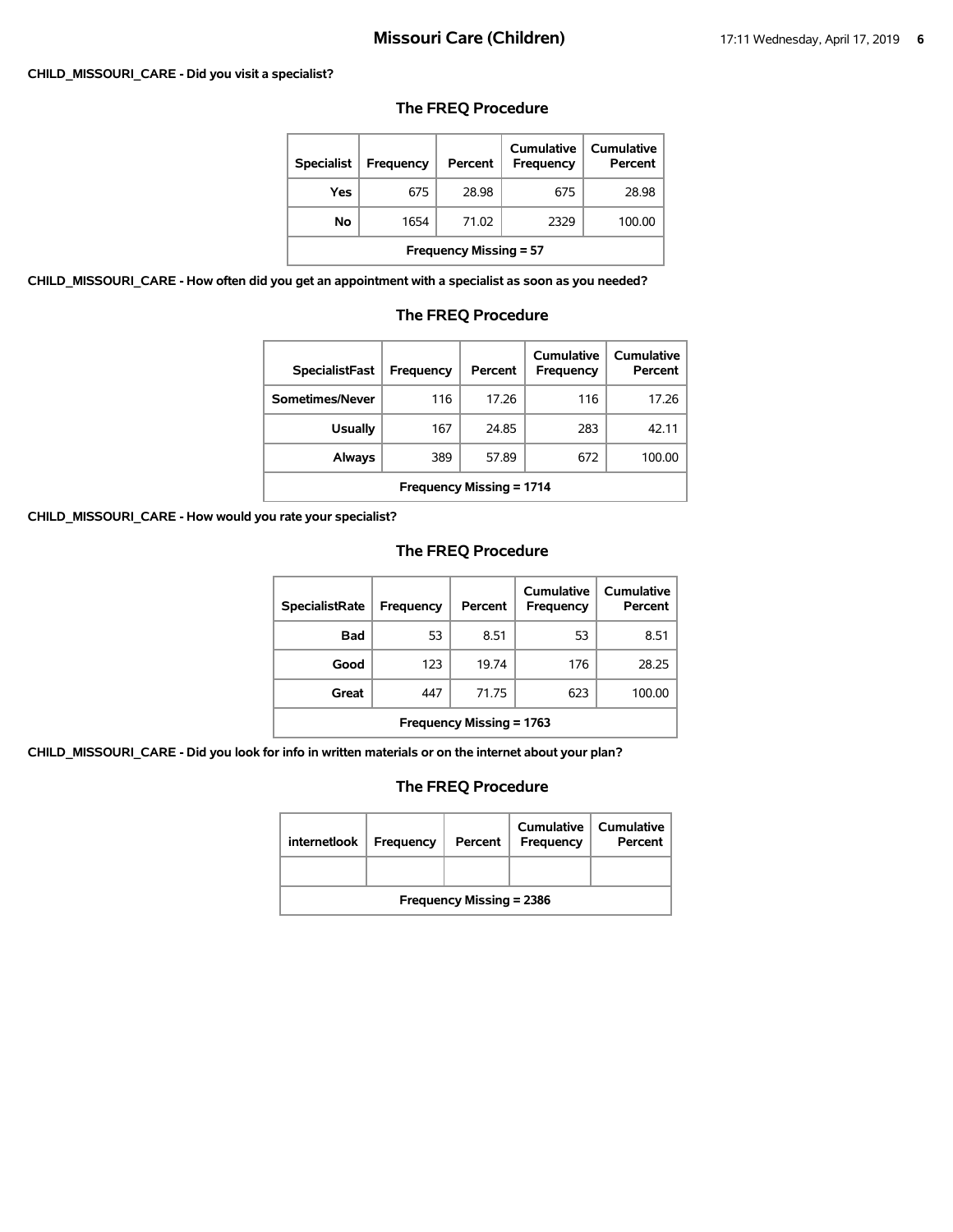**CHILD\_MISSOURI\_CARE - How often did written materials or the internet provide info you needed regarding your health plan?**

### **The FREQ Procedure**

| internetprovide                 | Frequency | Percent | Cumulative<br>Frequency | Cumulative<br>Percent |  |
|---------------------------------|-----------|---------|-------------------------|-----------------------|--|
|                                 |           |         |                         |                       |  |
| <b>Frequency Missing = 2386</b> |           |         |                         |                       |  |

**CHILD\_MISSOURI\_CARE - Did you look for information on how much you would have to pay for a health service or health equipment?**

### **The FREQ Procedure**

| costlook                        | <b>Frequency</b> | Percent | Cumulative<br>Frequency | Cumulative<br>Percent |  |  |
|---------------------------------|------------------|---------|-------------------------|-----------------------|--|--|
|                                 |                  |         |                         |                       |  |  |
| <b>Frequency Missing = 2386</b> |                  |         |                         |                       |  |  |

**CHILD\_MISSOURI\_CARE - How often did you find information on how much you would have to pay for a health service or health equipment?**

#### **The FREQ Procedure**

| costfind                        | Frequency | Percent | Cumulative<br><b>Frequency</b> | Cumulative<br>Percent |  |
|---------------------------------|-----------|---------|--------------------------------|-----------------------|--|
|                                 |           |         |                                |                       |  |
| <b>Frequency Missing = 2386</b> |           |         |                                |                       |  |

**CHILD\_MISSOURI\_CARE - Did you look for information on how much you would have to pay for specific prescription medicines?**

#### **The FREQ Procedure**

| medlook $ $                     | <b>Frequency</b> | Percent | Cumulative<br>Frequency | <b>Cumulative</b><br>Percent |  |
|---------------------------------|------------------|---------|-------------------------|------------------------------|--|
|                                 |                  |         |                         |                              |  |
| <b>Frequency Missing = 2386</b> |                  |         |                         |                              |  |

**CHILD\_MISSOURI\_CARE - How often were you able to find information on how much you would have to pay for specific prescription medicines?**

| medfind                         | Frequency | Percent | <b>Cumulative</b><br>Frequency | Cumulative<br>Percent |  |
|---------------------------------|-----------|---------|--------------------------------|-----------------------|--|
|                                 |           |         |                                |                       |  |
| <b>Frequency Missing = 2386</b> |           |         |                                |                       |  |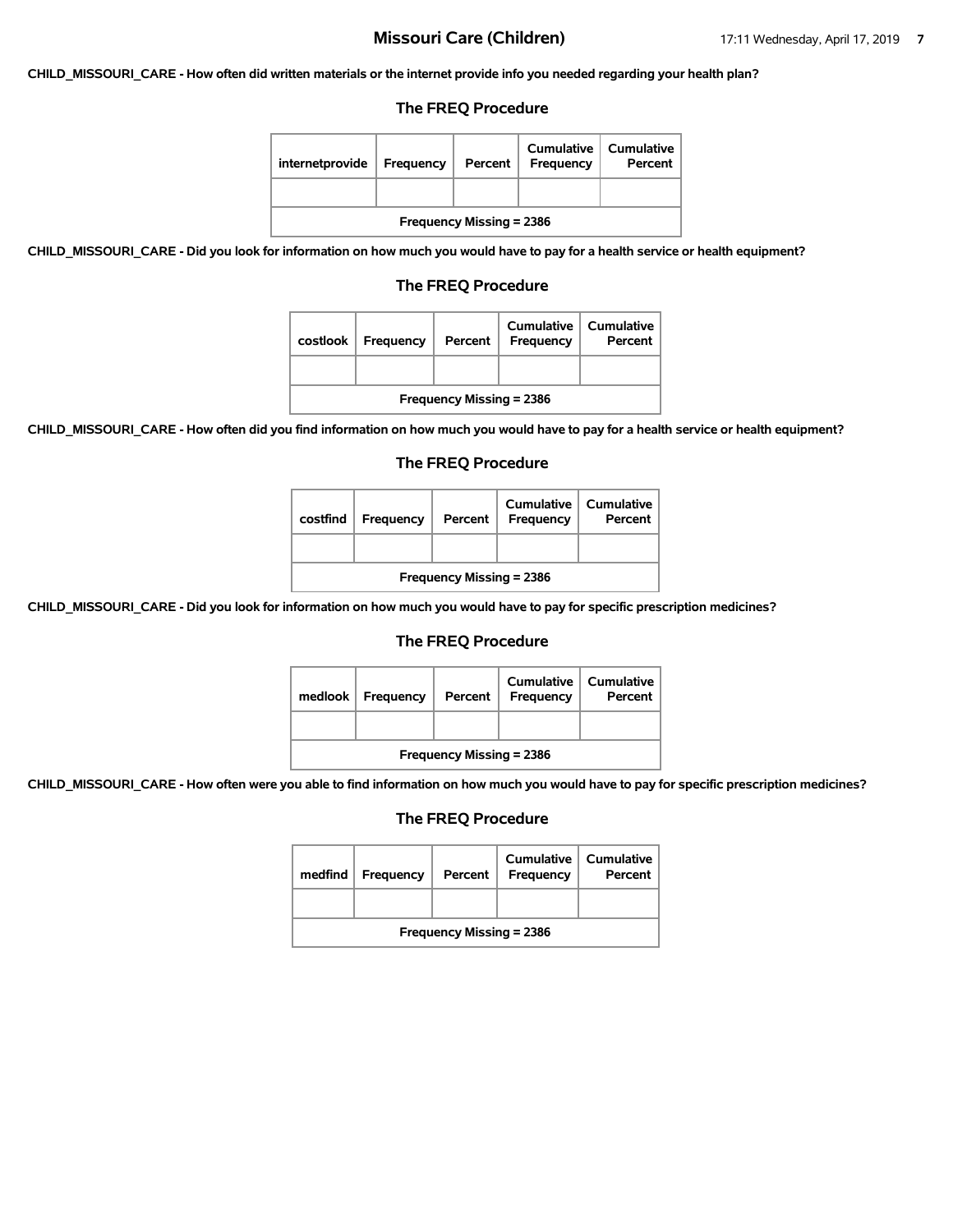#### **CHILD\_MISSOURI\_CARE - Did you get information or help from your health plan's customer services?**

### **The FREQ Procedure**

| <b>CS</b>                     | <b>Frequency</b> | Percent | Cumulative<br>Frequency | <b>Cumulative</b><br>Percent |  |
|-------------------------------|------------------|---------|-------------------------|------------------------------|--|
| Yes                           | 711              | 30.93   | 711                     | 30.93                        |  |
| Νo                            | 1588             | 69.07   | 2299                    | 100.00                       |  |
| <b>Frequency Missing = 87</b> |                  |         |                         |                              |  |

**CHILD\_MISSOURI\_CARE - How often were you able to get information or help from your health plan's customer services?**

| <b>CSHelp</b>                   | Frequency | Percent | Cumulative<br>Frequency | Cumulative<br>Percent |  |  |
|---------------------------------|-----------|---------|-------------------------|-----------------------|--|--|
| Sometimes/Never                 | 124       | 17.59   | 124                     | 17.59                 |  |  |
| Usually                         | 193       | 27.38   | 317                     | 44.96                 |  |  |
| Always                          | 388       | 55.04   | 705                     | 100.00                |  |  |
| <b>Frequency Missing = 1681</b> |           |         |                         |                       |  |  |

# **The FREQ Procedure**

**CHILD\_MISSOURI\_CARE - How often were you treated with respect and courtesy by your health plan's customer services?**

### **The FREQ Procedure**

| <b>CSRespect</b>                | Frequency | Percent | Cumulative<br>Frequency | Cumulative<br>Percent |  |
|---------------------------------|-----------|---------|-------------------------|-----------------------|--|
| Sometimes/Never                 | 45        | 6.40    | 45                      | 6.40                  |  |
| <b>Usually</b>                  | 140       | 19.91   | 185                     | 26.32                 |  |
| Always                          | 518       | 73.68   | 703                     | 100.00                |  |
| <b>Frequency Missing = 1683</b> |           |         |                         |                       |  |

**CHILD\_MISSOURI\_CARE - Did you have to fill out any forms with your health plan?**

| <b>Forms</b>                   | Frequency | Percent | Cumulative<br>Frequency | Cumulative<br>Percent |  |
|--------------------------------|-----------|---------|-------------------------|-----------------------|--|
| Yes                            | 734       | 32.29   | 734                     | 32.29                 |  |
| No                             | 1539      | 67.71   | 2273                    | 100.00                |  |
| <b>Frequency Missing = 113</b> |           |         |                         |                       |  |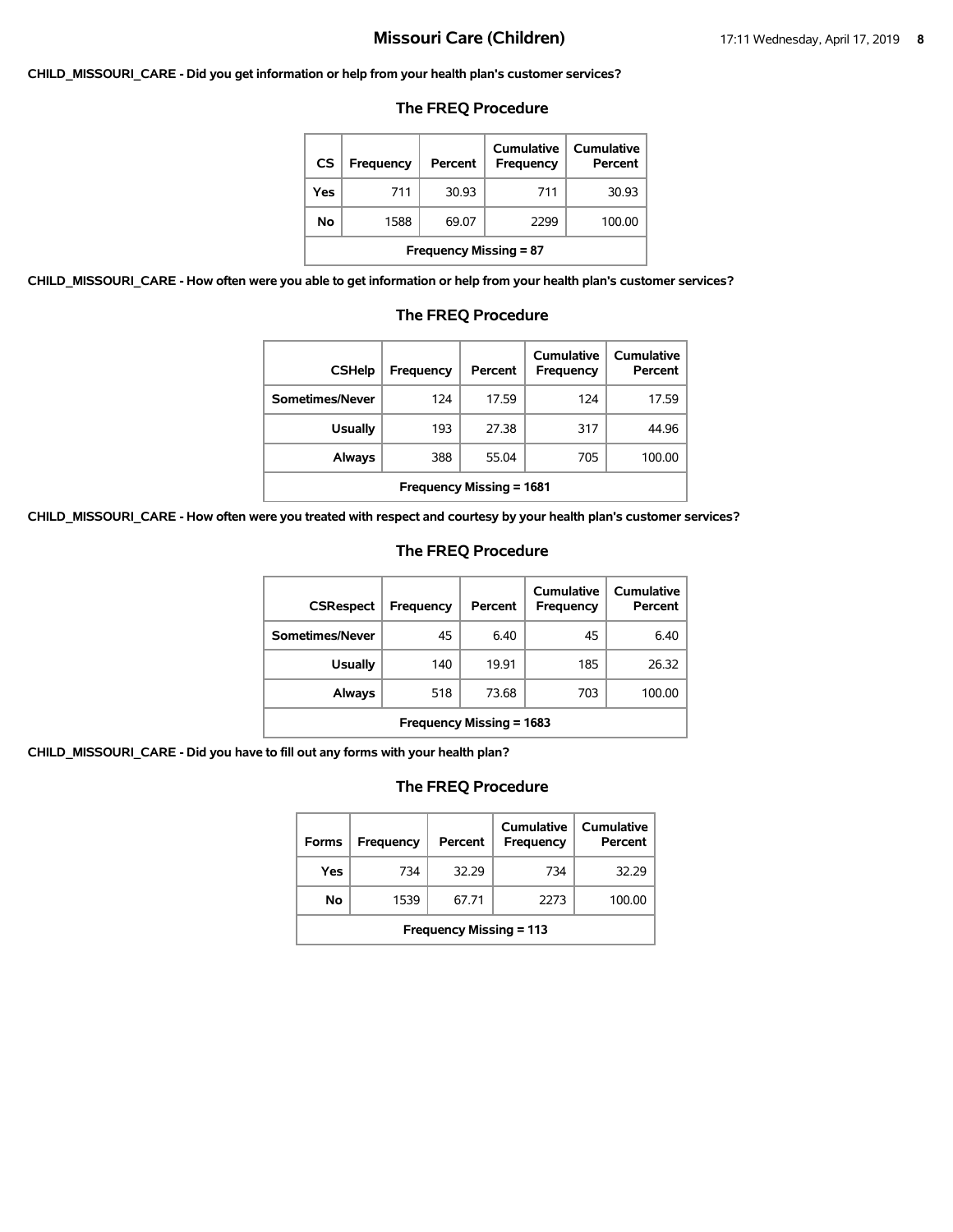#### **CHILD\_MISSOURI\_CARE - How often were forms from your health plan easy to fill out?**

| <b>FormsEasy</b>         | Frequency | Percent | Cumulative<br>Frequency | Cumulative<br>Percent |  |
|--------------------------|-----------|---------|-------------------------|-----------------------|--|
| Sometimes/Never          | 105       | 14.50   | 105                     | 14.50                 |  |
| <b>Usually</b>           | 249       | 34.39   | 354                     | 48.90                 |  |
| Always                   | 370       | 51.10   | 724                     | 100.00                |  |
| Frequency Missing = 1662 |           |         |                         |                       |  |

### **The FREQ Procedure**

**CHILD\_MISSOURI\_CARE - Did you file any claims for care to your health plan?**

### **The FREQ Procedure**

| claimssend                      | Frequency | Percent | <b>Cumulative</b><br>Frequency | <b>Cumulative</b><br>Percent |  |
|---------------------------------|-----------|---------|--------------------------------|------------------------------|--|
|                                 |           |         |                                |                              |  |
| <b>Frequency Missing = 2386</b> |           |         |                                |                              |  |

**CHILD\_MISSOURI\_CARE - How often were claims for care to your health plan handled quicly?**

# **The FREQ Procedure**

| claimsquick                     | <b>Frequency</b> | Percent | Cumulative<br><b>Frequency</b> | Cumulative<br>Percent |  |
|---------------------------------|------------------|---------|--------------------------------|-----------------------|--|
|                                 |                  |         |                                |                       |  |
| <b>Frequency Missing = 2386</b> |                  |         |                                |                       |  |

**CHILD\_MISSOURI\_CARE - How often were claims for care to your health plan handled correctly?**

| claimscorrect                   | Frequency | Percent | <b>Cumulative</b><br>Frequency | <b>Cumulative</b><br>Percent |  |
|---------------------------------|-----------|---------|--------------------------------|------------------------------|--|
|                                 |           |         |                                |                              |  |
| <b>Frequency Missing = 2386</b> |           |         |                                |                              |  |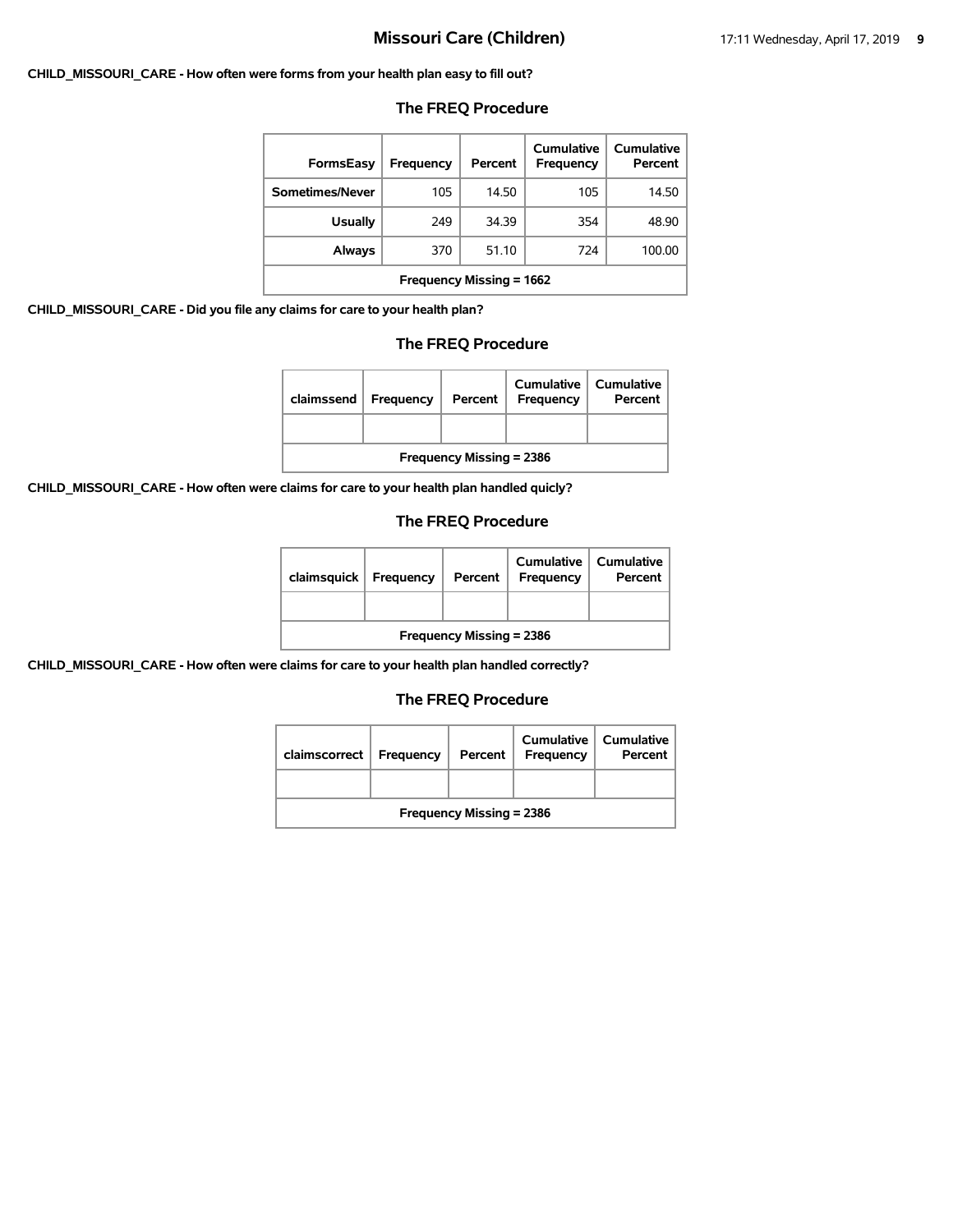#### **CHILD\_MISSOURI\_CARE - How would you rate your health plan?**

| <b>PlanRate</b>               | Frequency | Percent | Cumulative<br>Frequency | Cumulative<br>Percent |  |
|-------------------------------|-----------|---------|-------------------------|-----------------------|--|
| Bad                           | 185       | 8.06    | 185                     | 8.06                  |  |
| Good                          | 554       | 24.15   | 739                     | 32.21                 |  |
| Great                         | 1555      | 67.79   | 2294                    | 100.00                |  |
| <b>Frequency Missing = 92</b> |           |         |                         |                       |  |

#### **The FREQ Procedure**

**CHILD\_MISSOURI\_CARE - In general, how woul you rate your overall health?**

# **The FREQ Procedure**

| <b>OverallHealthRate</b>      | Frequency | Percent | Cumulative<br>Frequency | <b>Cumulative</b><br>Percent |
|-------------------------------|-----------|---------|-------------------------|------------------------------|
| <b>Excellent</b>              | 899       | 37.68   | 899                     | 37.68                        |
| <b>Very Good</b>              | 904       | 37.89   | 1803                    | 75.57                        |
| Good                          | 400       | 16.76   | 2203                    | 92.33                        |
| Fair                          | 95        | 3.98    | 2298                    | 96.31                        |
| Poor                          | 9         | 0.38    | 2307                    | 96.69                        |
| <b>Unknown/Did Not Answer</b> | 79        | 3.31    | 2386                    | 100.00                       |

**CHILD\_MISSOURI\_CARE - In general, how woul you rate your overall mental or emotional health?**

#### **The FREQ Procedure**

| <b>MentalHealthRate</b>       | Frequency | Percent | Cumulative<br><b>Frequency</b> | Cumulative<br>Percent |
|-------------------------------|-----------|---------|--------------------------------|-----------------------|
| <b>Excellent</b>              | 1076      | 45.10   | 1076                           | 45.10                 |
| <b>Very Good</b>              | 643       | 26.95   | 1719                           | 72.05                 |
| Good                          | 405       | 16.97   | 2124                           | 89.02                 |
| Fair                          | 147       | 6.16    | 2271                           | 95.18                 |
| Poor                          | 32        | 1.34    | 2303                           | 96.52                 |
| <b>Unknown/Did Not Answer</b> | 83        | 3.48    | 2386                           | 100.00                |

**CHILD\_MISSOURI\_CARE - Do you now smoke cigarettes or use tobacco every day, some days, or not at all?**

# **The FREQ Procedure**

| smoke                           | Frequency | Percent | Cumulative<br><b>Frequency</b> | Cumulative<br>Percent |  |
|---------------------------------|-----------|---------|--------------------------------|-----------------------|--|
|                                 |           |         |                                |                       |  |
| <b>Frequency Missing = 2386</b> |           |         |                                |                       |  |

**CHILD\_MISSOURI\_CARE - How often were you advised to quit smoking or using tobacco by your doctor/health provider?**